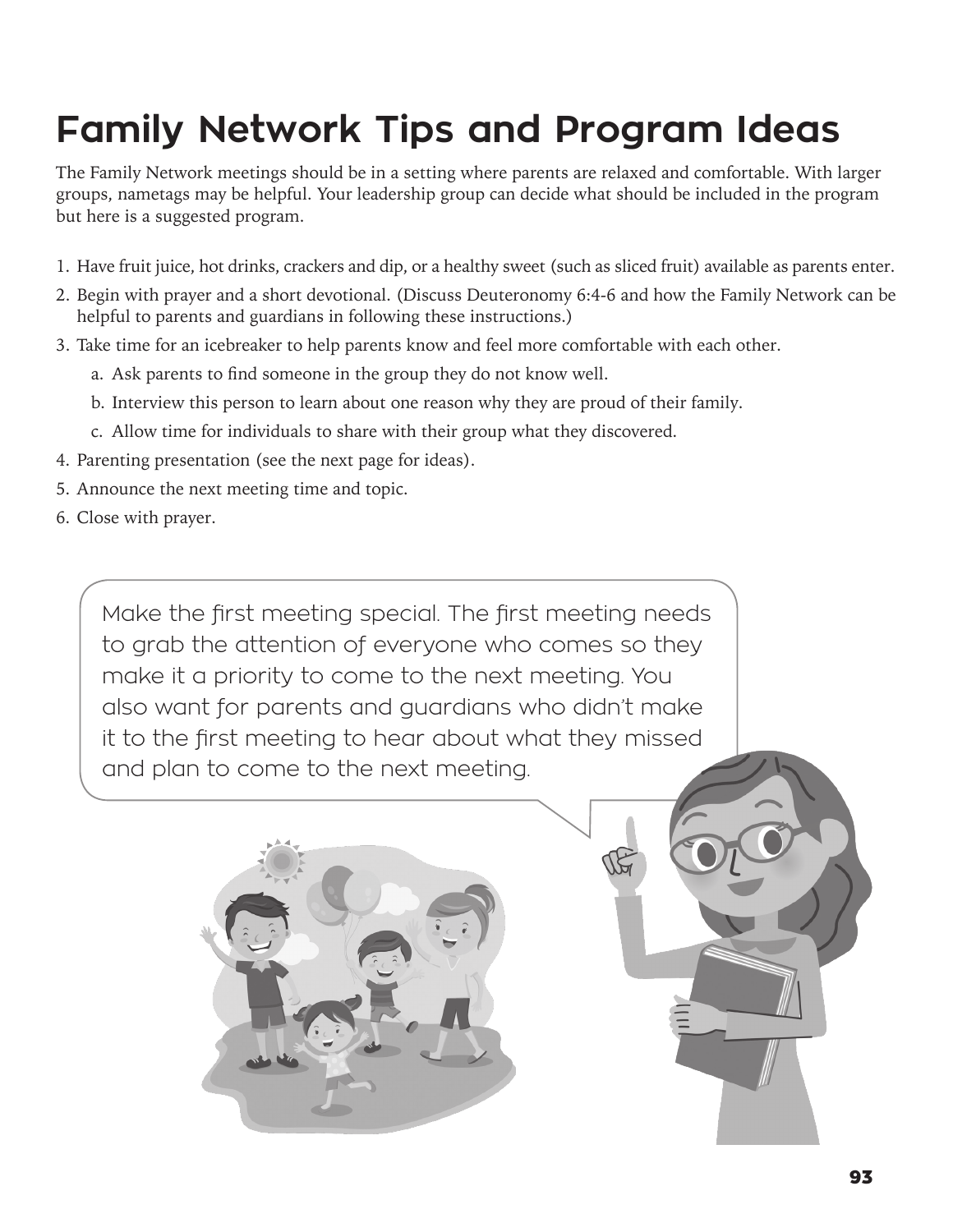### **Family Network Tips and Program Ideas IDEAS FOR ACTIVE FAMILY NETWORK MEETINGS**

Here are a few activities which may be used instead of, or in addition to, a lecture.

- 1. Invite a panel of experts (older parents who can share their parenting stories or experts in parenting fields) to discuss the topic. Begin with some questions that will launch a general discussion of the topic. Then allow parents and guardians to ask specific questions. (These may be written beforehand or asked spontaneously.)
- 2. Have a book study group. Choose a good book on the topic and assign one to three chapters to be read for each meeting. At the meeting, discuss what you have read and how it applies to the families.
- 3. Show a video and discuss it.
- 4. If you use a lecture format, provide illustrations (use PowerPoint, pictures, or objects), handouts, examples, etc. Try modeling or demonstrating the suggestions you present.
- 5. For parents who are comfortable with each other and discussion-oriented, try a support group format. This is less structured and focuses on sharing thoughts, feelings, and experiences. It may focus on a particular topic and use some of the follow-up activities suggested on the next page.
- 6. If you cannot find a knowledgeable individual to speak on a specified topic, you may choose to do it yourself. In this situation, read all you can find on the subject, then share what you have learned and tell how it worked for you. Finally, do a follow-up activity together.
- 7. Go together to a special parent event offered in the community.



I'm a Parent in

#### **Looking for a great program for your Family Network meetings?**

*Help! I'm a Parent* is a series of 10 programs on parents presented by experts in different areas of parenting. Each video segment is 30 minutes and a facilitator's guide is included to direct discussion.



 $\mathcal{F}^{\mathcal{F}}$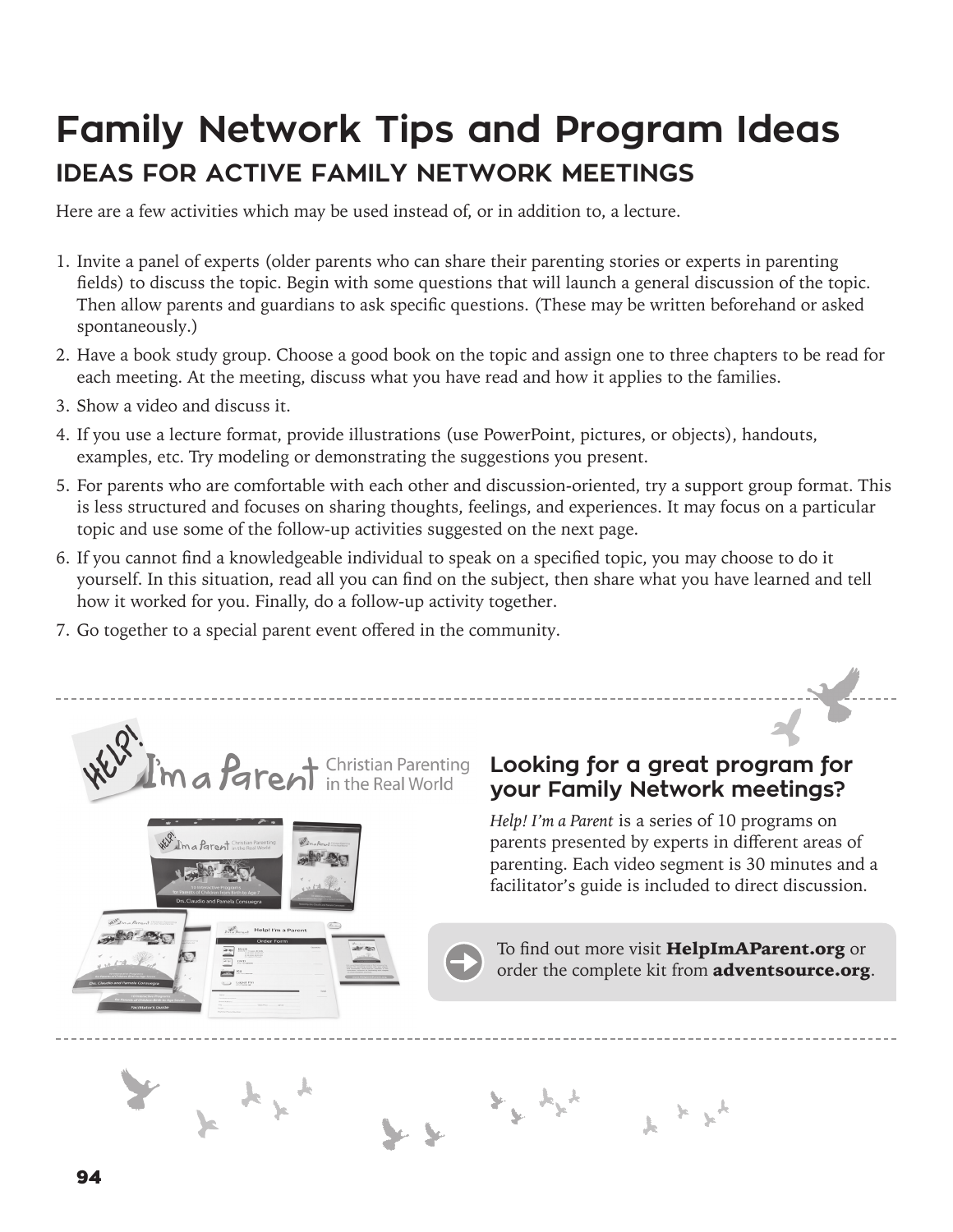## **Family Network Tips and Program Ideas ACTIVE LEARNING AND FOLLOW-UP ACTIVITIES**

- 1. Use icebreakers to help the group feel comfortable with each other. Allow five minutes to learn everyone's name, OR have small groups invent a "group résumé," compiling résumé information, such as schools attended, years of professional experience, positions held, professional skills, hobbies, family, talents, etc., for all the parents/guardians in the group.
- 2. Give parents and guardians an opportunity to practice what they have learned by roleplaying. Assign parents or guardians to take the role of mother, father, child, etc., showing what they would do in various situations, based on what they have learned.
- 3. Provide a bibliography. Show some books and materials which parents might find helpful.
- 4. Brainstorm solutions together. Present a problem or question and write as many solutions as possible. (Don't critique the ideas when you're brainstorming, just write them down.) You might try asking the first person who gives an idea to call on someone else to give their idea, and so on.
- 5. Introduce an activity by doing a poll. Ask the group several short answer questions and keep a tally of the results. (Example: "How many of your families eat supper together every day?")
- 6. Provide a worksheet, such as an outline, for parents to fill in during the lecture or by looking in a Bible or other book.
- 7. Build a recipe book of ideas together, sharing different ways of addressing an aspect of family life.
- 8. Go on a field trip.
- 9. At the beginning of the meeting, divide everyone into small groups of six to eight. Have each person write on an index card a question about the topic and then pass the card to the right until each member of the group has seen each card. Have participants read the questions and put a checkmark by the ones that interest them most. The small groups then share their most popular questions with the rest of the group.
- 10. Try a "fishbowl." Place six to eight people in the center of a circle with the rest of the parents and guardians seated in a larger circle around them. The center circle discusses the topic while the rest look on. People may occasionally exchange places.
- 11. Assign thought or application questions to small groups. Then mix up the groups and have each person report to their new group what the small group came up with.
- 12. Ask individuals to summarize to a person sitting near them what they have learned.
- 13. Provide case studies (specific examples) for attendees to discuss.
- 14. Use a suggestion circle. Choose one person to briefly present a problem or question to the group. Go around the circle, allowing each parent/guardian to make a short suggestion or to pass. (Offer to have someone write down the suggestions.) After each suggestion, the focus person should simply thank the person for offering a suggestion. (No one else should comment.) When each person has had an opportunity to make a suggestion, give a second chance to those who passed.

Emphasize prayer at every meeting. It will make more of a difference than everything else put together. Pray in pairs, small groups, silently, in sentence prayers, etc.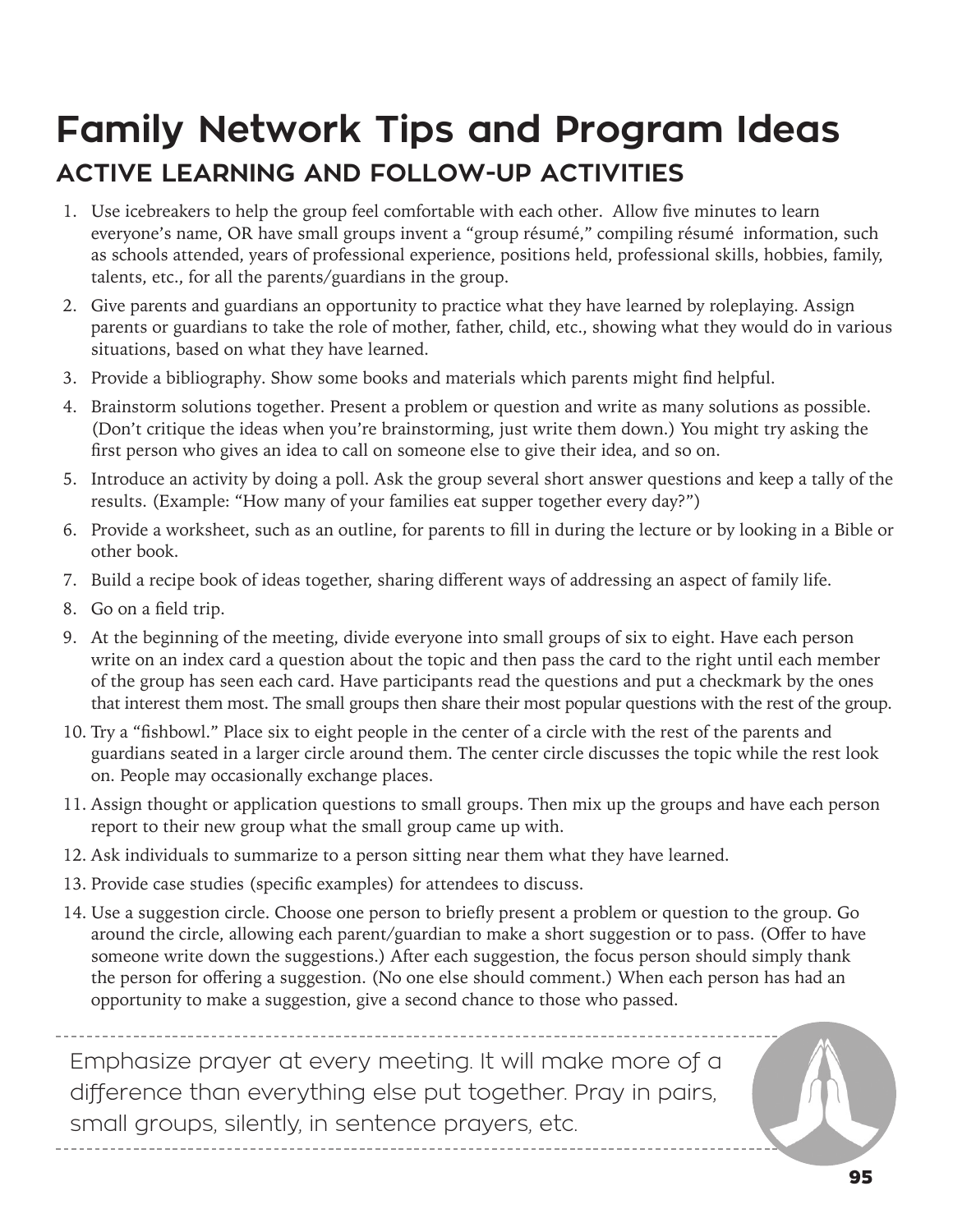## **Family Network Tips and Program Ideas WHERE DO I FIND PRESENTERS?**

Make sure to use the ministry leaders in your church. The Family Network, rather than competing, should enhance all of the church's ministries. Programs should be offered as a joint effort, and you will want to promote each other's activities. These leaders could be included as presenters:

- Home and school leader(s)
- Family ministry director
- Pastor
- Women's ministry director
- Stewardship director
- Church school staff

There are many places to find speakers. Start by looking within your local community: doctors and other health professionals, psychologists, psychiatrists, social workers, teachers, principals, experienced parents, nutritionists, college professors, and pastors. One important thing to note: If you decide to bring in presenters from the community make sure they understand that this is a Christian group and their presentation must be based on biblical principles.

#### As you are planning your topics, make sure to include subjects and materials for:

- Single parenting
- Blended families
- Children with disabilities

Even though these topics may not be chosen by a majority of parents, there will be parents who benefit from these topics. Other parents may have needs based on their cultural background, level of education, or knowledge of English. Be aware of these needs and structure topics, titles, and activities that will appeal to them.